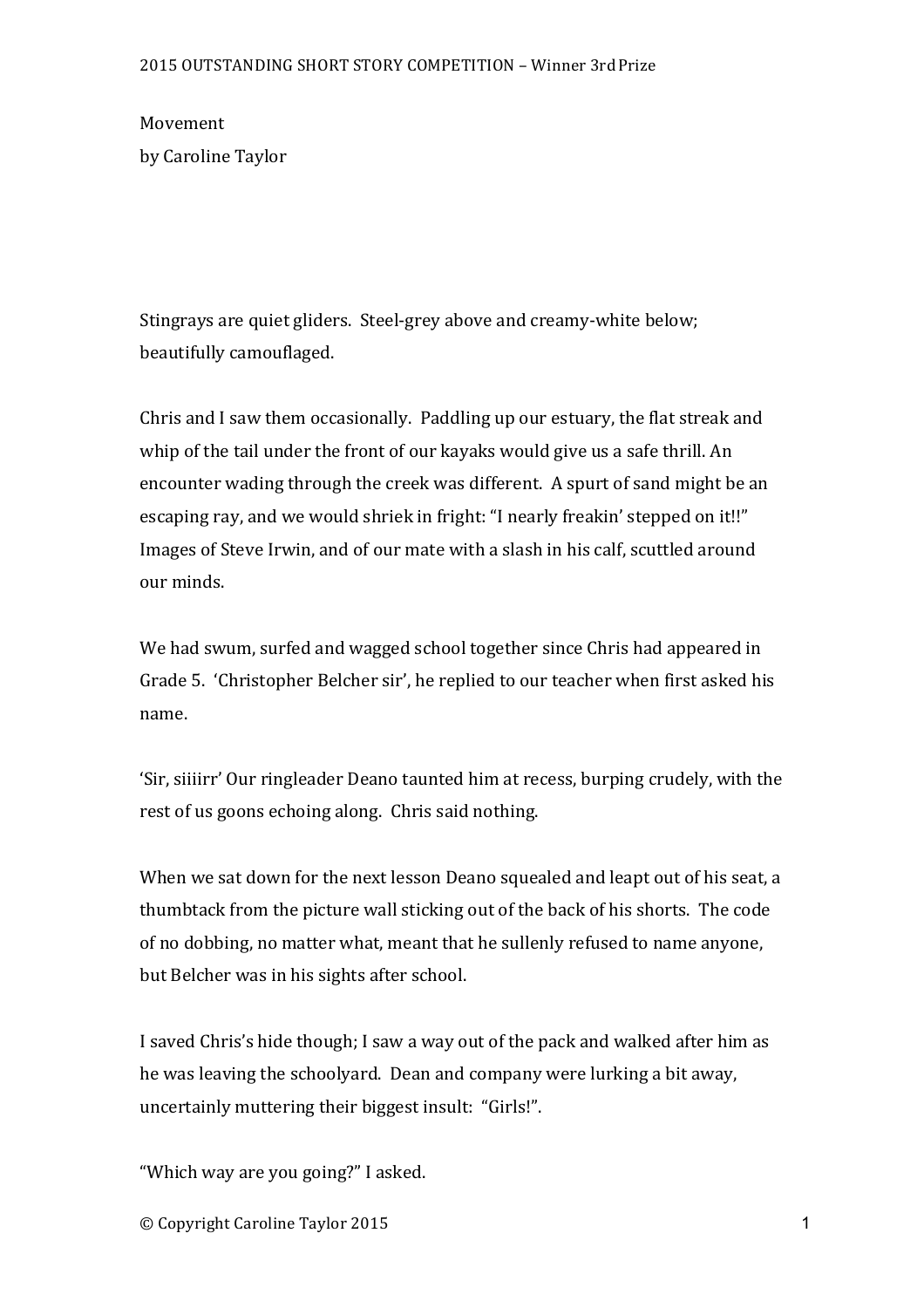"That way" he thumbed left up the road. I was pleased; it was in my direction. We pushed each other about, and talked and laughed all the way home. "Mum!" I called out. "I've got a friend to play."

"Okay!" she said from her bedroom.

"Do you wanna Milo?" I offered him the best drink we had.

My older brother Goose and I taught him how to play Diabolo, and how to get oysters from the rocks and cook them on the BBQ. Chris taught me how to kayak. We learned together how to talk about our lives, how to trust another person with secret ideas and embarrassments. As we got older we kissed and got hard and jerked off. I always wanted more.

He would leave my place a bit before his Mum was due home from work. I didn't like the approach of five o'clock in the afternoon; the feeling of pleasures and intimacies soon to be over.

………………..……

The guy from Brisbane nearly dropped in on Chris paddling near the peak of the wave. He pulled out in time, flicking his board in a perfect gymnastic manoeuvre to roll down the back. 'Nice move!' Chris gestured.

When we were back on the sand the newcomer said 'Raymond', and offered his hand. All my senses said 'Spunk!' Glowing skin, muscles, long beautiful legs. Absolute corker of a smile.

Chris was taken with him as well. 'Hey Raymond' he smiled back. 'Christopher', he said of himself, and pointing my way: 'Jaxon'.

It was All Over Red Rover for me. 'Hi Jax,' Raymond would say when we met for sunrise surfs, gazing at Chris who had already locked on to him. They were both